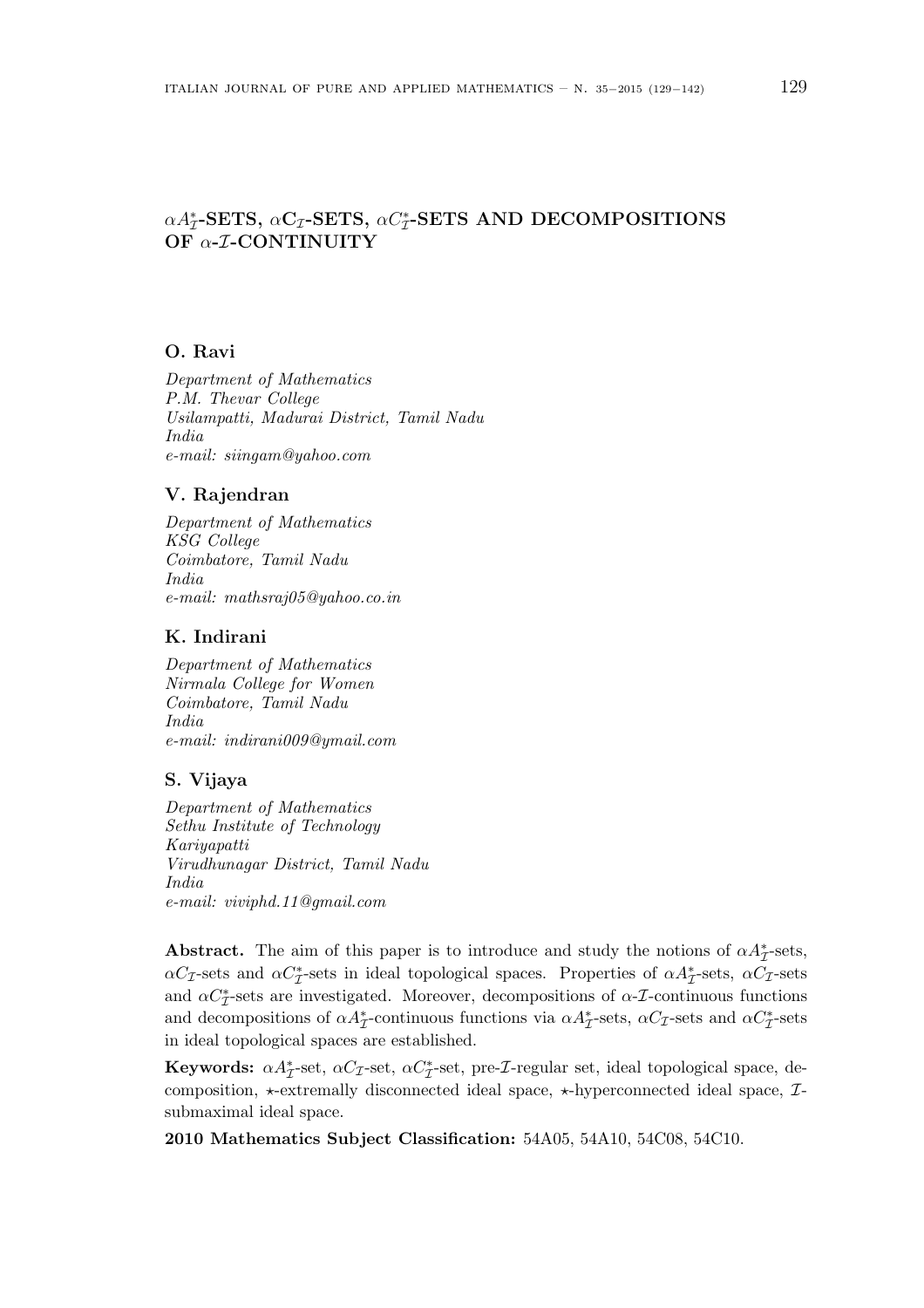#### 1. Introduction and preliminaries

In this paper,  $\alpha A^*_{\mathcal{I}}$ -sets,  $\alpha C_{\mathcal{I}}$ -sets and  $\alpha C^*_{\mathcal{I}}$ -sets in ideal topological spaces are introduced and studied. The relationships and properties of  $\alpha A^*_{\mathcal{I}}$ -sets,  $\alpha C_{\mathcal{I}}$ -sets and  $\alpha C_{\mathcal{I}}^*$ -sets are investigated. Furthermore, decompositions of  $\alpha$ - $\mathcal{I}$ -continuous functions and decompositions of  $\alpha A^*_{\mathcal{I}}$ -continuous functions via  $\alpha A^*_{\mathcal{I}}$ -sets,  $\alpha C_{\mathcal{I}}$ -sets and  $\alpha C_{\mathcal{I}}^*$ -sets in ideal topological spaces are provided.

Throughout this paper  $(X, \tau)$ ,  $(Y, \sigma)$  (or simply X, Y) denote topological spaces on which no separation axioms are assumed unless explicitly stated. For a subset A of a space X, the closure and interior of A with respect to  $\tau$  are denoted by  $cl(A)$  and  $int(A)$  respectively.

An ideal I on a topological space  $(X, \tau)$  is a nonempty collection of subsets of X which satisfies

- 1. A∈ $\mathcal I$  and B⊂A⇒B∈ $\mathcal I$  and
- 2. A∈ $\mathcal I$  and B∈ $\mathcal I \Rightarrow$ A∪B∈ $\mathcal I$  [16].

If I is an ideal on X and  $X \notin \mathcal{I}$ , then  $F = \{X \setminus G : G \in \mathcal{I}\}\$ is a filter [14]. Given a topological space  $(X, \tau)$  with an ideal  $\mathcal I$  on X and if  $\wp(X)$  is the set of all subsets of X, a set operator (.)<sup>\*</sup>:  $\wp(X) \rightarrow \wp(X)$ , called a local function [16] of A with respect to  $\tau$  and  $\mathcal I$  is defined as follows: for A $\subseteq X$ , A<sup>\*</sup> $(\mathcal I, \tau) = \{x \in X \mid \text{U} \cap \text{A} \notin \mathcal I\}$ for every  $U \in \tau(x)$  where  $\tau(x) = \{U \in \tau \mid x \in U\}$ . A Kuratowski closure operator cl<sup>\*</sup>(.) for a topology  $\tau^*(\mathcal{I},\tau)$ , called the \*-topology, finer than  $\tau$  is defined by cl<sup>\*</sup>(A)=A∪A<sup>\*</sup>( $I$ , $\tau$ ) [14]. When there is no chance for confusion, we will simply write A<sup>\*</sup> for  $A^*(\mathcal{I},\tau)$  and  $\tau^*$  for  $\tau^*(\mathcal{I},\tau)$ . int<sup>\*</sup>(A) will denote the interior of A in  $(X, \tau^*, \mathcal{I}).$ 

**Remark 1.1** [14] The  $\star$ -topology is generated by  $\tau$  and by the filter  $\mathcal{F}$ . Also the family  $\{H \cap G : H \in \tau, G \in \mathcal{F}\}\$ is a basis for this topology.

**Lemma 1.2** [13] Let A be a subset of an ideal topological space  $(X, \tau, \mathcal{I})$ . If N is open, then  $N \cap cl^*(A) \subseteq cl^*(N \cap A)$ .

**Definition 1.3** A subset A of an ideal topological space  $(X, \tau, \mathcal{I})$  is said to be

- 1. pre-*I*-open [4] if  $A \subseteq \text{int}(cl^*(A)).$
- 2. semi-*I*-open [11] if  $A \subseteq cl^*(int(A)).$
- 3.  $\alpha$ -*T*-open [11] if  $A \subseteq \text{int}(\text{cl}^*(\text{int}(A))).$
- 4. strongly  $\beta$ -*T*-open [12] if  $A \subseteq cl^*(int(cl^*(A))).$
- 5.  $\star$ -dense [5] if cl<sup>\*</sup>(A) = X.
- 6. t-*T*-set [11] if  $\text{int}(A) = \text{int}(cl^*(A)).$
- 7. semi<sup>\*</sup>-*T*-open [8, 9] if  $A \subseteq \text{cl(int}^*(A))$ .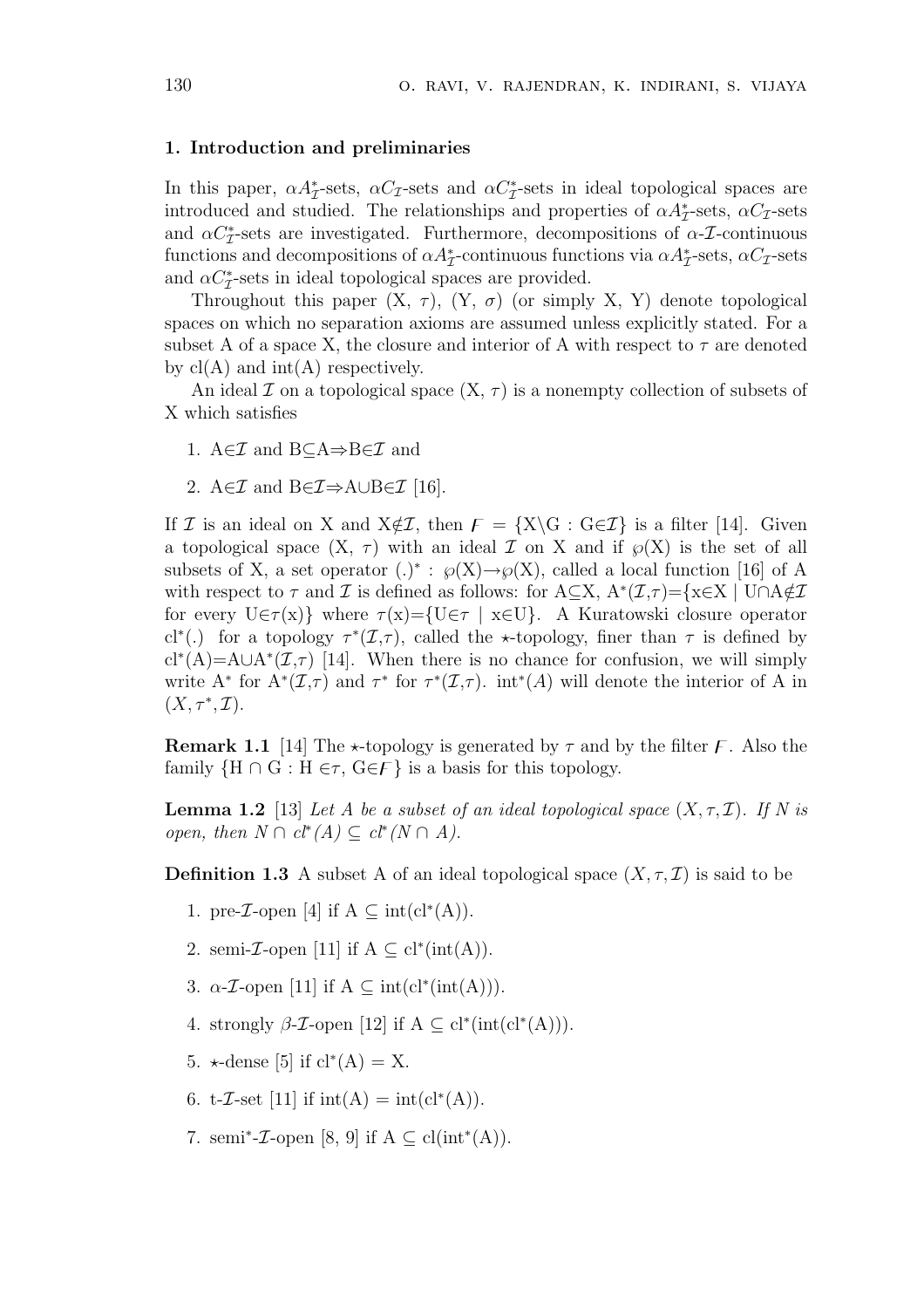The family of all  $\alpha$ -*I*-open (resp. pre-*I*-open) sets in an ideal topological space  $(X, \tau, \mathcal{I})$  is denoted by  $\alpha \mathcal{I}O(X)$  (resp. P $\mathcal{I}O(X)$ ).

Remark 1.4 [8] For several subsets defined above, we have the following implications.

> pre- $\mathcal I$ -open set  $\longrightarrow$  strongly  $\beta$ - $\mathcal I$ -open set ↑ ↑ open set  $\longrightarrow \alpha$ -*T*-open set  $\longrightarrow$  semi-*T*-open set

The reverse implications are not true.

**Lemma 1.5** [9] Every semi- $I$ -open set is semi<sup>\*</sup>- $I$ -open in an ideal topological space.

Remark 1.6 The reverse implication of the above Lemma is not true in general as shown in [9].

**Definition 1.7** The complement of a pre-*I*-open (resp. semi-*I*-open,  $\alpha$ -*I*-open, semi<sup>\*</sup>-*I*-open) set is called pre-*I*-closed [4](resp. semi-*I*-closed [11],  $\alpha$ -*I*-closed [11], semi<sup>\*</sup>- $\mathcal{I}\text{-closed}$  [8, 9]).

**Definition 1.8** [9] The pre- $I$ -closure of a subset A of an ideal topological space  $(X, \tau, \mathcal{I})$ , denoted by  $p_{\mathcal{I}}cl(A)$ , is defined as the intersection of all pre-*I*-closed sets of X containing A.

**Lemma 1.9** [9] For a subset A of an ideal topological space  $(X, \tau, \mathcal{I})$ ,  $p_{\mathcal{I}}cl(A)$  =  $A \cup cl(int^*(A)).$ 

**Definition 1.10** A function f:  $(X, \tau, \mathcal{I}) \rightarrow (Y, \sigma)$  is said to be pre-*I*-continuous [4] (resp. semi- $\mathcal I$ -continuous [11],  $\alpha$ - $\mathcal I$ -continuous [11]) if f<sup>-1</sup>(V) is pre- $\mathcal I$ -open (resp. semi- $\mathcal{I}$ -open,  $\alpha$ - $\mathcal{I}$ -open) in X for each open set V in Y.

**Definition 1.11** A subset A of an ideal topological space  $(X, \tau, \mathcal{I})$  is said to be

- 1. an  $\eta \zeta$ -set [17] if  $A = L \cap M$ , where L is open and M is clopen in X.
- 2. locally closed [3] if  $A = L \cap M$ , where L is open and M is closed in X.
- 3.  $\alpha_{\mathcal{I}}$ N<sub>3</sub>-set [2] if A = U  $\cap$  V, where U  $\in \alpha \mathcal{I}O(X)$  and  $\text{int}(cl^*(V)) = \text{int}(V)$ .
- 4. semi- $\mathcal I$ -regular [15] if A is a t- $\mathcal I$ -set and semi- $\mathcal I$ -open in X.
- 5. B<sub>T</sub>-set [11] if  $A = U \cap V$ , where U is open and V is a t-*T*-set.

The family of all B<sub>T</sub>-sets (resp.  $\alpha_T N_3$ -sets) of X is denoted by B<sub> $\tau$ </sub>(X) (resp.  $\alpha$ <sub>*I*</sub>N<sub>3</sub>(X)).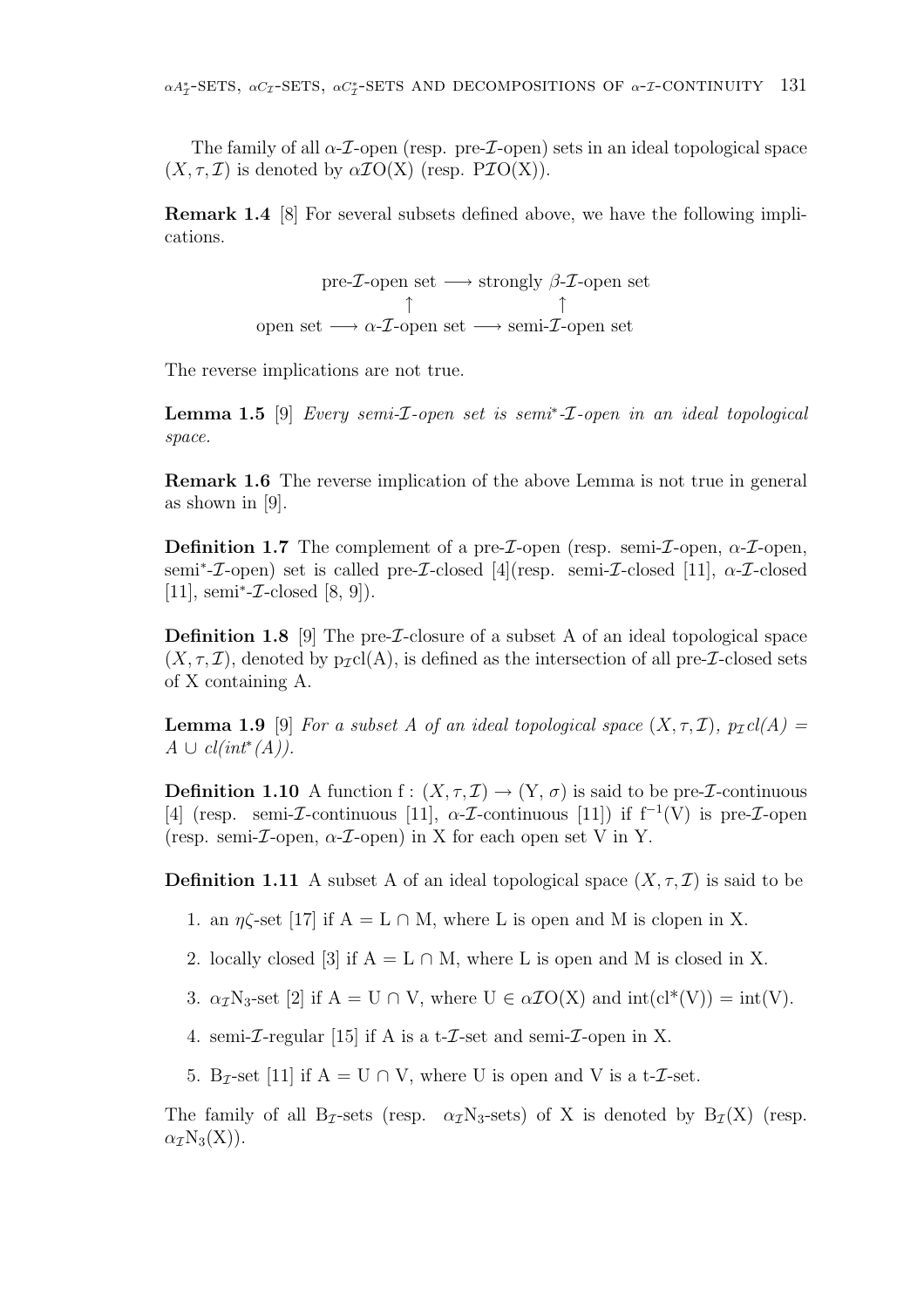**Proposition 1.12** [1] Let  $(X, \tau, \mathcal{I})$  be an ideal topological space. If  $V \in \mathcal{P} \mathcal{I} O(X)$ and  $A \in \alpha \mathcal{I}O(X)$ , then  $V \cap A \in \mathcal{P}O(X)$ .

**Definition 1.13** An ideal topological space  $(X, \tau, \mathcal{I})$  is called

- 1. *T*-submaximal if every  $\star$ -dense subset of X is open in X; [10]
- 2.  $\star$ -extremally disconnected if  $\star$ -closure of every open subset of X is open. [8]

**Lemma 1.14** [8] A subset A of an ideal topological space  $(X, \tau, \mathcal{I})$  is semi<sup>\*</sup>- $\mathcal{I}$ -open if and only if  $cl(A) = cl(int^*(A))$ .

**Lemma 1.15** [7] For a subset A of an ideal topological space,  $p_{\text{I}}$ int(A) = A ∩  $\mathrm{int}(\mathrm{cl}^*(A)).$ 

**Theorem 1.16** [2] For an ideal topological space  $(X, \tau, \mathcal{I})$ , we have  $\alpha \mathcal{I} O(X) =$  $PIO(X) \cap \alpha_{\mathcal{I}}N_3(X).$ 

**Definition 1.17** [7] A subset A of an ideal topological space  $(X, \tau, \mathcal{I})$  is called pre- $\mathcal{I}\text{-regular if }A$  is pre- $\mathcal{I}\text{-open}$  and pre- $\mathcal{I}\text{-closed}$  in  $(X,\tau,\mathcal{I})$ .

**Definition 1.18** [6], [7] A subset A of an ideal topological space  $(X, \tau, \mathcal{I})$  is called  $A^*_{\mathcal{I}}$ -set if  $A = L \cap M$ , where L is an open and  $M = cl(int^*(M)).$ 

**Proposition 1.19** [11] Let  $(X, \tau, \mathcal{I})$  be an ideal topological space. For a subset A of  $(X, \tau, \mathcal{I})$ , the following conditions are equivalent:

- 1. A is open.
- 2. A is pre- $I$ -open and a  $B_I$ -set.

**Lemma 1.20** [1] Let  $(X, \tau, \mathcal{I})$  be an ideal topological space. A subset A of X is  $\alpha$ -*I*-open if and only if it is semi-*I*-open and pre-*I*-open.

**Theorem 1.21** [10] For an ideal topological space  $(X, \tau, \mathcal{I})$ , then the following properties are equivalent.

- 1. X is I-submaximal.
- 2. Every pre-I-open set is open.
- 3. Every pre- $\mathcal I$ -open set is semi- $\mathcal I$ -open and every  $\alpha$ - $\mathcal I$ -open set is open.

**Theorem 1.22** [7] Let  $(X, \tau, \mathcal{I})$  be an ideal topological space and  $K \subseteq X$ . The following properties are equivalent.

- 1. K is an open set.
- 2. K is an  $\alpha$ -*I*-open set and an  $A^*_{\mathcal{I}}$ -set.
- 3. K is a pre- $\mathcal{I}\text{-}open$  set and an  $A^*_{\mathcal{I}}\text{-}set$ .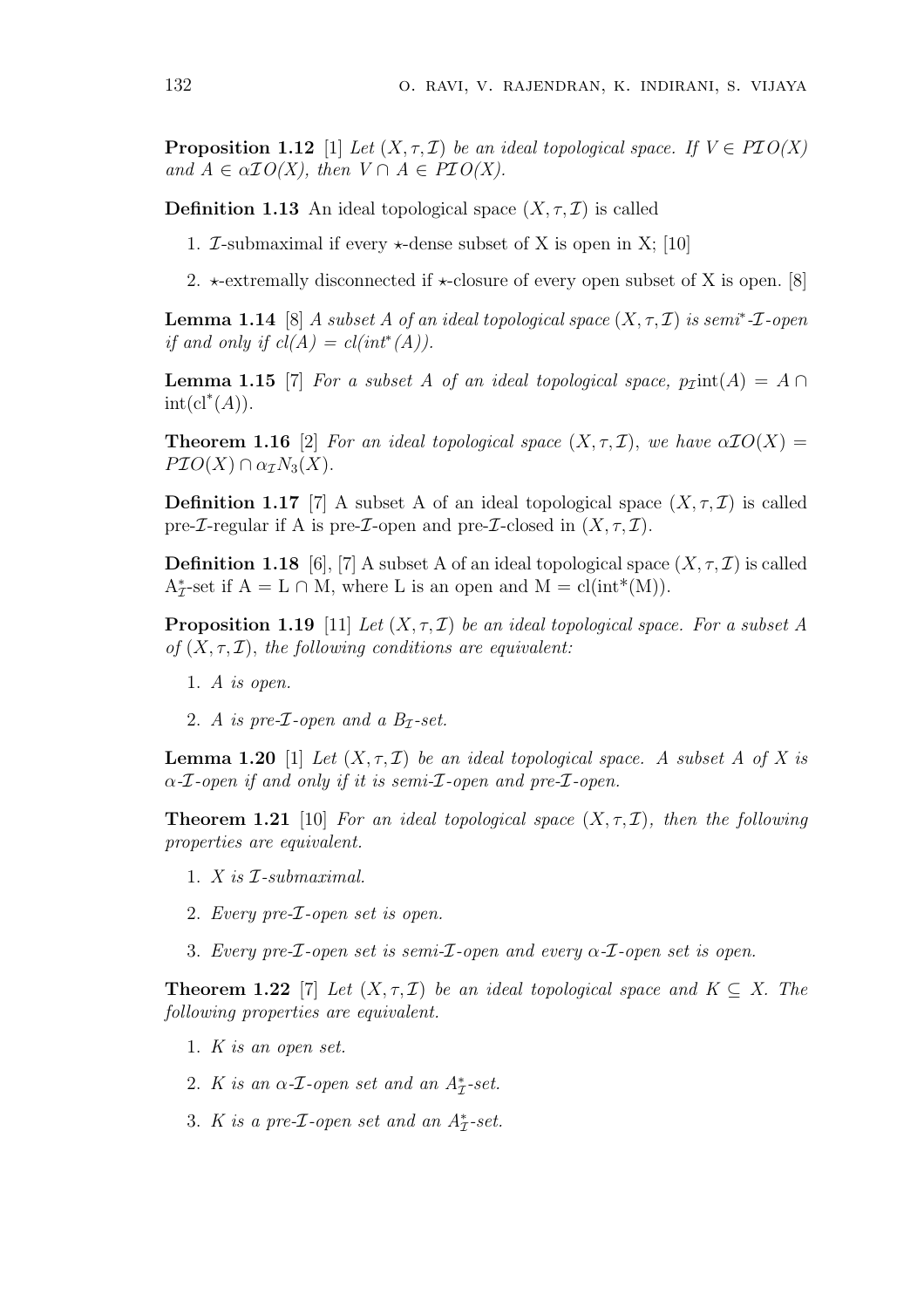# 2.  $\alpha A^*_{\mathcal{I}}$ -sets,  $\alpha C_{\mathcal{I}}$ -sets and  $\alpha C^*_{\mathcal{I}}$ -sets

**Definition 2.1** Let  $(X, \tau, \mathcal{I})$  be an ideal topological space and  $A \subseteq X$ . A is said to be

- 1. an  $\alpha C_{\mathcal{I}}^*$ -set if A = L  $\cap$  M, where L is an  $\alpha$ -*T*-open and M is a pre-*T*-regular set in X.
- 2. an  $\alpha AB_{\mathcal{I}}$ -set if A = L  $\cap$  M, where L is  $\alpha$ -*T*-open and M is semi-*T*-regular set in X.

**Theorem 2.2** Let  $(X, \tau, \mathcal{I})$  be an ideal topological space. Then each  $\alpha C_{\mathcal{I}}^*$ -set in X is a pre-I-open set.

**Proof.** Let A be an  $\alpha C^*_{\mathcal{I}}$ -set in X. It follows that  $A = L \cap M$ , where L is an  $\alpha$ -*T*-open set and M is a pre-*T*-regular set in X. Since M is a pre-*T*-open set, then by Proposition 1.12,  $A = L \cap M$  is a pre-*I*-open set in X.

Remark 2.3 The converse of the Theorem 2.2 need not be true in general as shown in the following Example.

**Example 2.4** Let  $X = \{a, b, c\}, \tau = \{\emptyset, \{a\}, X\}$  and  $\mathcal{I} = \{\emptyset, \{a\}\}.$  Then  $A = \{a, b\}$ is a pre-*I*-open set but not  $\alpha C_{\mathcal{I}}^*$ -set.

**Remark 2.5** In an ideal topological space, every  $\alpha$ -*I*-open set and every pre-*I*regular set is an  $\alpha C_{\mathcal{I}}^*$ -set. The converses are not true in general as shown in the following Examples.

**Example 2.6** In Example 2.4,  $A = \{a\}$  is  $\alpha C^*_{\mathcal{I}}$ -set but not a pre-*I*-regular set.

**Example 2.7** Let  $X = \{a, b, c\}$ ,  $\tau = \{\emptyset, \{a, b\}, X\}$  and  $\mathcal{I} = \{\emptyset\}$ . Then  $A = \{a\}$  is  $\alpha C^*_{\mathcal{I}}$ set but not an  $\alpha$ -*T*-open set.

Remark 2.8 By Remark 2.5 and Theorem 2.2, the following diagram holds for a subset A of an ideal topological space  $(X, \tau, \mathcal{I})$ .

$$
\text{pre-}\mathcal{I}\text{-open set}\\ \uparrow\\ \text{pre-}\mathcal{I}\text{-regular set} \longrightarrow \text{ $\alpha$}C^*_{\mathcal{I}}\text{-set}
$$

**Definition 2.9** A subset A of an ideal topological space  $(X, \tau, \mathcal{I})$  is said to be

- 1. an  $\alpha C_{\mathcal{I}}$ -set if  $A = L \cap M$ , where L is an  $\alpha$ -*T*-open set and M is a pre-*T*-closed set in X.
- 2. an  $\alpha \eta$ -set if A = L  $\cap$  M, where L is an  $\alpha$ -*T*-open set and M is an  $\alpha$ -*T*-closed set in X.
- 3. an  $\alpha A_{\mathcal{I}}^*$ -set if  $A = L \cap M$ , where L is an  $\alpha$ -*T*-open set and  $M = cl(int^*(M))$ .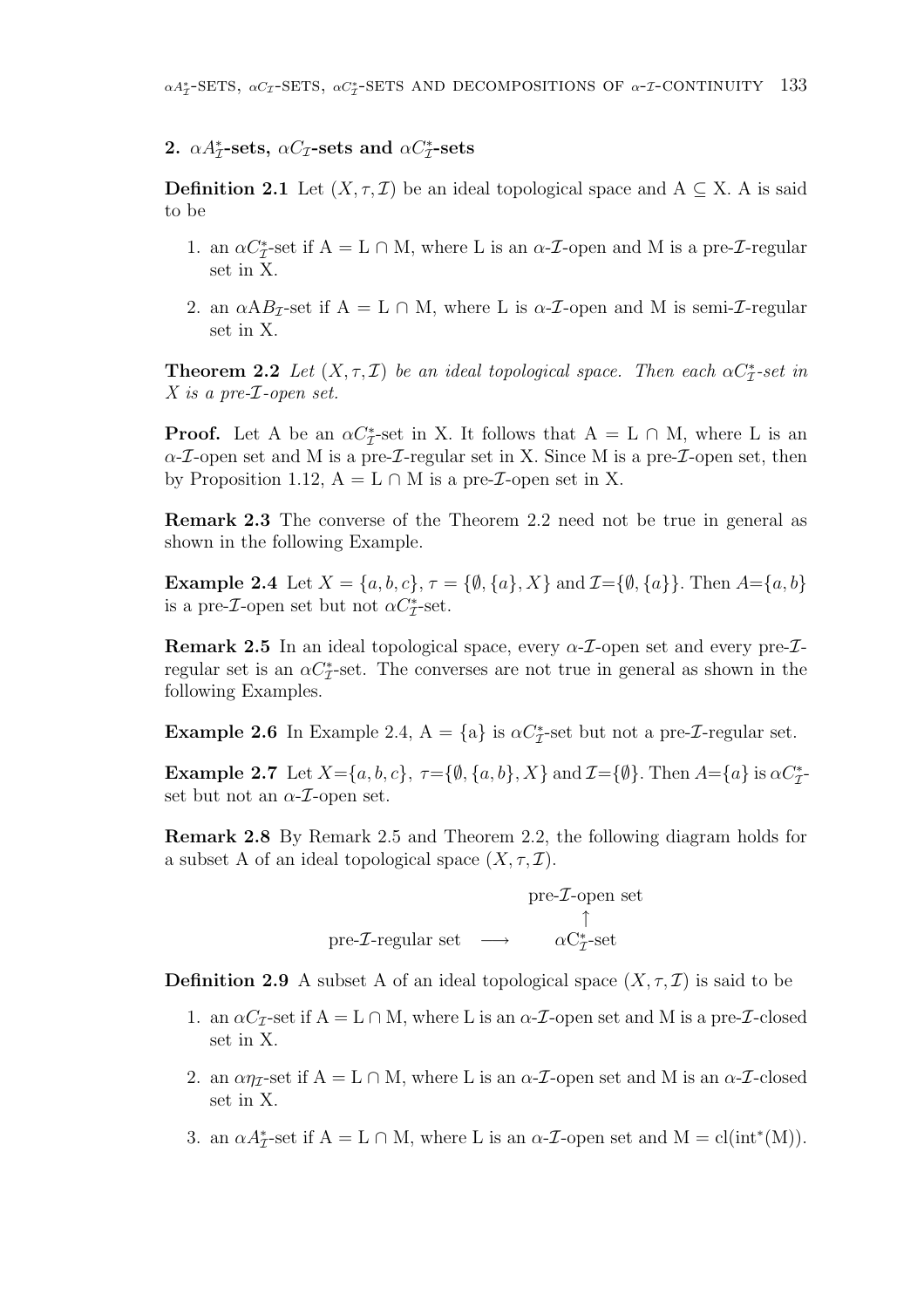**Remark 2.10** Let  $(X, \tau, \mathcal{I})$  be an ideal topological space and A  $\subseteq$  X. The following diagram holds for A.

$$
\begin{array}{rcl}\n\alpha C_{\mathcal{I}}^* \text{set} & \longrightarrow & \alpha C_{\mathcal{I}} \text{-set} \\
A_{\mathcal{I}}^* \text{set} & \longrightarrow & \alpha A_{\mathcal{I}}^* \text{set} & \longrightarrow & \alpha \eta_{\mathcal{I}} \text{-set}\n\end{array}
$$

The following Examples show that these implications are not reversible in general.

**Example 2.11** Let  $X = \{a, b, c, d\}, \tau = \{\emptyset, \{a\}, \{b\}, \{a, b\}, \{a, b, c\}, X\}$  and  $\mathcal{I} = \{\emptyset\}$ . Then  $A = \{a, b, d\}$  is  $\alpha A^*_{\mathcal{I}}$ -set but not an  $A^*_{\mathcal{I}}$ -set.

Example 2.12 In Example 2.11,  $A = \{c\}$  is  $\alpha \eta_{\mathcal{I}}$ -set but not an  $\alpha A_{\mathcal{I}}^*$ -set.

Example 2.13 In Example 2.11,  $A = \{c\}$  is  $\alpha C_{\mathcal{I}}$ -set but not an  $\alpha C_{\mathcal{I}}^*$ -set.

**Example 2.14** In Example 2.4,  $A = \{c\}$  is  $\alpha C_{\mathcal{I}}$ -set but not an  $\alpha \eta_{\mathcal{I}}$ -set.

**Theorem 2.15** For a subset A of an ideal topological space  $(X, \tau, \mathcal{I})$ , the following properties are equivalent.

- 1. A is an  $\alpha C_{\mathcal{I}}$ -set and a semi<sup>\*</sup>- $\mathcal{I}$ -open set in X.
- 2.  $A = L \cap cl(int^*(A))$  for an  $\alpha$ -*T*-open set L.

**Proof.** (1)  $\Rightarrow$  (2): Suppose that A is an  $\alpha C_{\mathcal{I}}$ -set and a semi<sup>\*</sup>-*I*-open set in X. Since A is  $\alpha C_{\mathcal{I}}$ -set, then we have  $A = L \cap M$ , where L is an  $\alpha$ - $\mathcal{I}$ -open set and M is a pre-*I*-closed set in X. We have  $A \subseteq M$ , so  $cl(int^*(A)) \subseteq cl(int^*(M))$ . Since M is a pre-*I*-closed set in X, we have  $cl(int^*(M)) \subseteq M$ . Since A is a semi<sup>\*</sup>-*I*-open set in X, We have  $A \subseteq \text{cl(int}^*(A))$ . It follows that  $A = A \cap \text{cl(int}^*(A)) = L \cap M \cap$  $\text{cl}(\text{int}^*(A)) = L \cap \text{cl}(\text{int}^*(A)).$ 

 $(2) \Rightarrow (1)$ : Let  $A = L \cap cl(int^*(A))$  for an  $\alpha$ -*T*-open set L. We have  $A \subseteq$ cl(int<sup>\*</sup>(A)). It follows that A is a semi<sup>\*</sup>-*I*-open set in X. Since cl(int<sup>\*</sup>(A)) is a closed set, then  $cl(int^*(A))$  is a pre-*I*-closed set in X. Hence, A is an  $\alpha C_{\mathcal{I}}$ -set in X.

**Theorem 2.16** For a subset A of an ideal topological space  $(X, \tau, \mathcal{I})$ , the following properties are equivalent.

- 1. A is an  $\alpha A^*_{\mathcal{I}}$ -set in X.
- 2. A is an  $\alpha\eta_{\mathcal{I}}$ -set and a semi<sup>\*</sup>-*I*-open set in X.
- 3. A is an  $\alpha C_{\mathcal{I}}$ -set and a semi<sup>\*</sup>- $\mathcal{I}$ -open set in X.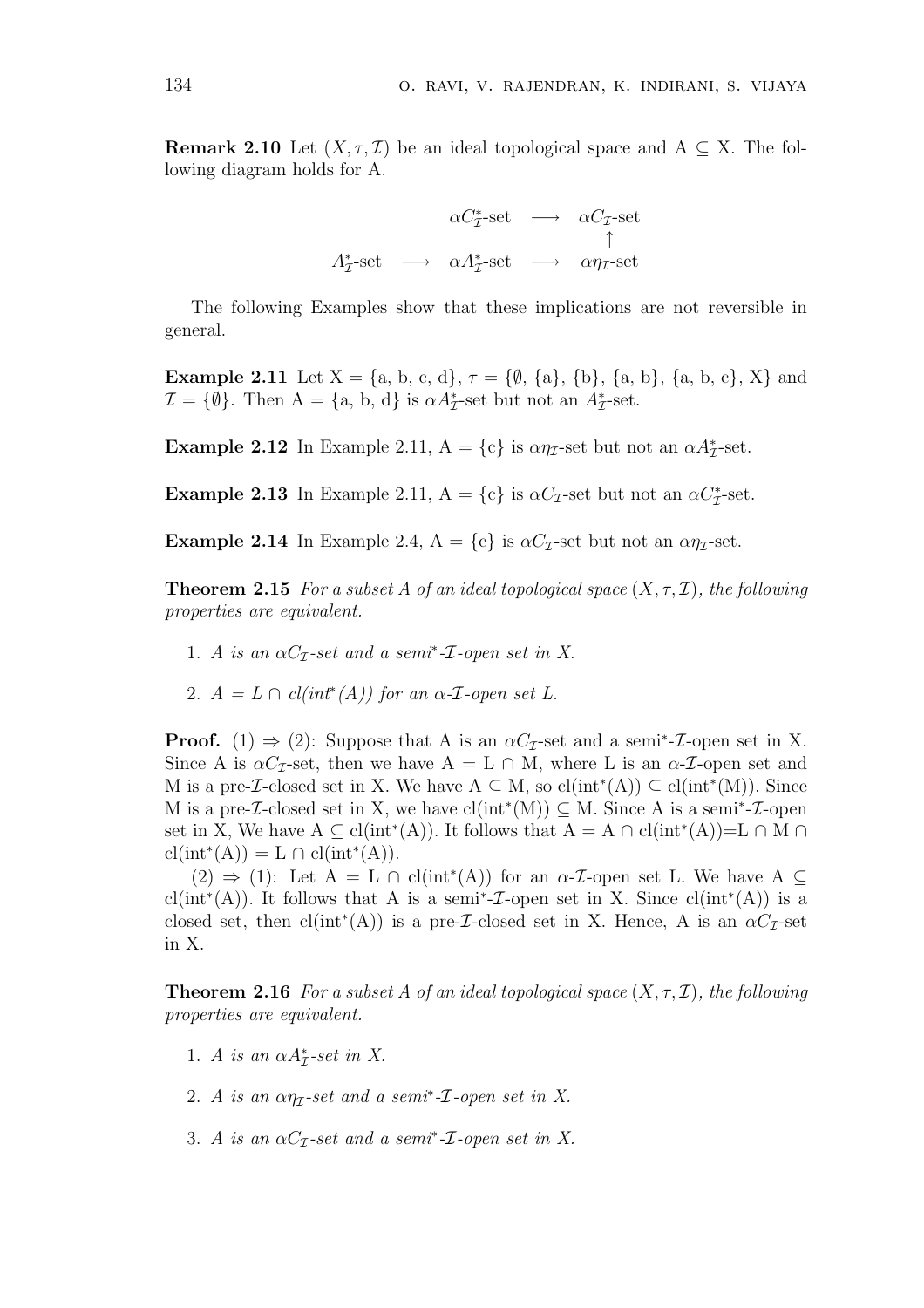**Proof.** (1)  $\Rightarrow$  (2): Suppose that A is an  $\alpha A_{\mathcal{I}}^*$ -set in X. It follows that  $A=L \cap M$ , where L is an  $\alpha$ -*T*-open set and M = cl(int<sup>\*</sup>(M)). This implies  $A = L \cap M$  = cl[int(cl<sup>\*</sup>(int(L)))  $\cap$  int<sup>\*</sup>(M)]  $\subseteq$  cl[cl<sup>\*</sup>(int(L))  $\cap$  int<sup>\*</sup>(M)]  $\subseteq$  cl[cl<sup>\*</sup>(int(L)  $\cap$  int<sup>\*</sup>(M))]  $\subseteq$  cl[cl(int(L)  $\cap$  int\*(M))]  $\subseteq$  cl[int(L)  $\cap$  int\*(M)]  $\subseteq$  cl[int\*(L)  $\cap$  int\*(M)]  $= cl(int^*(L \cap M))$ . Thus  $A \subseteq cl(int^*(A))$  and hence A is a semi<sup>\*</sup>-*I*-open set in X. Moreover, by Remark 2.10, A is an  $\alpha \eta$ -set in X.

 $(2) \Rightarrow (3)$ : It follows from the fact that every  $\alpha \eta$ -set is an  $\alpha C$ -set in X by Remark 2.10.

 $(3) \Rightarrow (1)$ : Suppose that A is an  $\alpha C_{\mathcal{I}}$ -set and a semi<sup>\*</sup>-*I*-open set in X. By Theorem 2.15,  $A = L \cap cl(int^*(A))$  for an  $\alpha$ -*T*-open set L. We have  $cl(int^*(cl(int^*(A))))$  $=$  cl(int<sup>\*</sup>(A)). It follows that A is an  $\alpha A_{\mathcal{I}}^*$ -set in X.

#### Remark 2.17

- 1. The notions of  $\alpha\eta_{\mathcal{I}}$ -set and semi<sup>\*</sup>- $\mathcal{I}$ -open set are independent of each other.
- 2. The notions of  $\alpha C_{\mathcal{I}}$ -set and semi<sup>\*</sup>- $\mathcal{I}$ -open set are independent of each other.

#### Example 2.18

- 1. In Example 2.11,  $A = \{c, d\}$  is  $\alpha C_{\mathcal{I}}$ -set as well as  $\alpha \eta_{\mathcal{I}}$ -set but not semi<sup>\*</sup>- $\mathcal{I}$ open set.
- 2. In Example 2.4,  $A = \{a, c\}$  is a semi<sup>\*</sup>-*I*-open set but it is neither  $\alpha C_{\mathcal{I}}$ -set nor  $\alpha\eta$ -set.

**Theorem 2.19** [7] A subset A of an ideal topological space  $(X, \tau, \mathcal{I})$  is semi<sup>\*</sup>- $\mathcal{I}$ closed if and only if A is a t-I-set.

**Theorem 2.20** Let  $(X, \tau, \mathcal{I})$  be an I-submaximal and  $\star$ -extremally disconnected ideal topological space. Then  $B_{\mathcal{I}}(X) = \alpha_{\mathcal{I}} N_3(X)$ .

Proof. It follows from Lemma 1.14 and Theorem 1.21.

**Theorem 2.21** Let  $(X, \tau, \mathcal{I})$  be an *I*-submaximal and  $\star$ -extremally disconnected ideal topological space and  $A \subseteq X$ . The following properties are equivalent.

- 1. A is an open set in X.
- 2. A is an  $\alpha$ -*I*-open set and a  $A^*_{\mathcal{I}}$ -set.
- 3. A is a pre- $\mathcal{I}\text{-}open$  and an  $\alpha A_{\mathcal{I}}^*$ -set.

**Proof.** (1)  $\Leftrightarrow$  (2): It follows from Theorem 1.22.

 $(2) \Rightarrow (3)$ : It follows from the fact that every  $\alpha$ -*T*-open set is pre-*T*-open and every  $A^*_{\mathcal{I}}$ -set is  $\alpha A^*_{\mathcal{I}}$ -set.

(3)  $\Rightarrow$  (1): Suppose that A is a pre-*I*-open set and an  $\alpha A^*_{\mathcal{I}}$ -set. Since A is an  $\alpha A_{\mathcal{I}}^*$ -set, then we have A = L  $\cap$  M, where L is an  $\alpha$ -*T*-open set and M = cl(int\*(M)). It follows that  $\text{int}(cl^*(M)) \subseteq cl^*(M) \subseteq cl(M) = cl(\text{int}^*(M)) = M$ .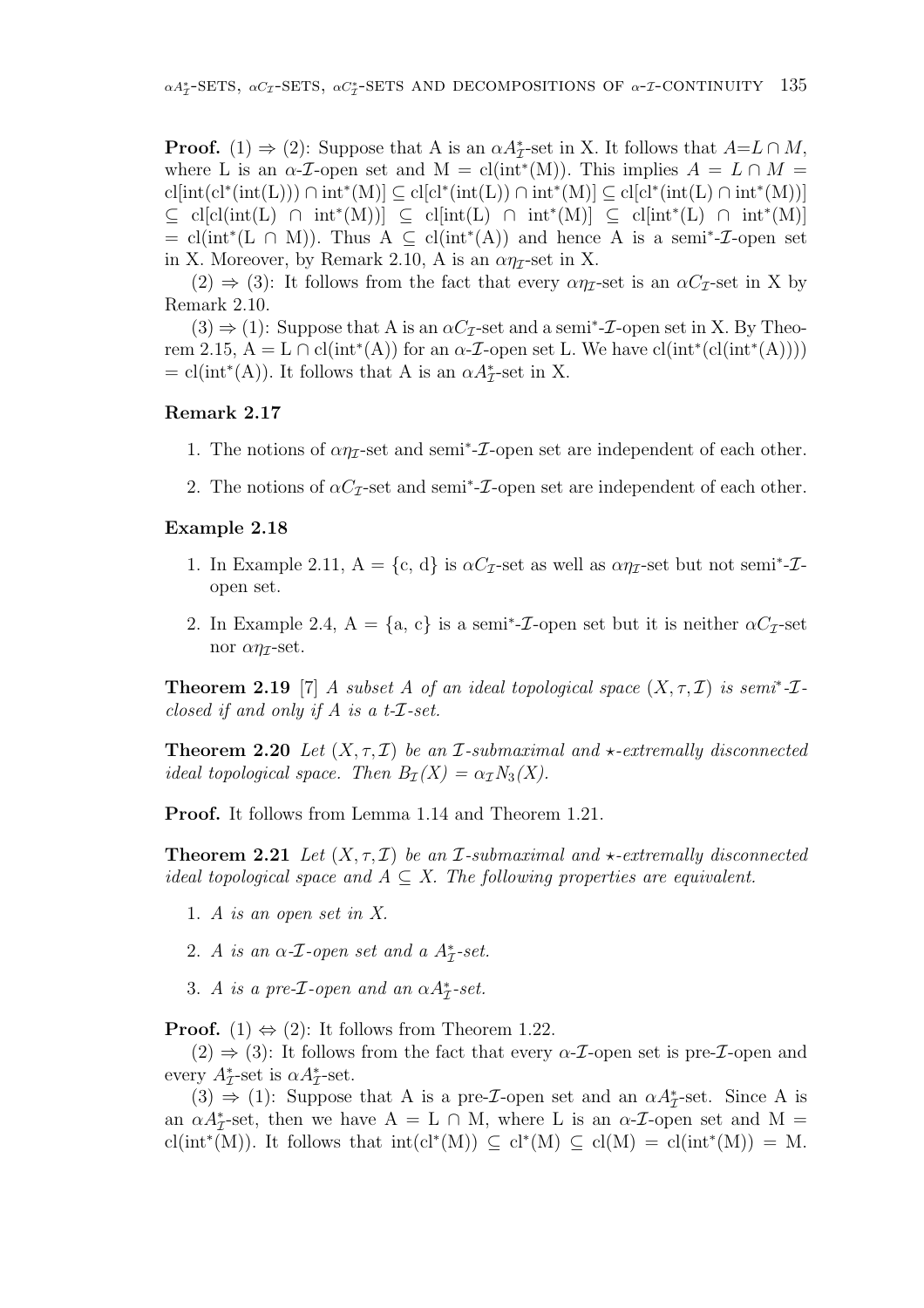Since  $\text{int}(cl^*(M)) \subseteq M$ , then M is a semi<sup>\*</sup>-*I*-closed set. By Theorem 2.19, M is a t-*I*-set. Hence, A is an  $\alpha_{\mathcal{I}}$ N<sub>3</sub>-set. Since A is an  $\alpha_{\mathcal{I}}$ N<sub>3</sub>-set and a pre-*I*-open set, then by Theorem 2.20, A is a  $B_{\mathcal{I}}$ -set and a pre-*I*-open set. By Proposition 1.19, A is an open set in X.

**Theorem 2.22** Let  $(X, \tau, \mathcal{I})$  be an ideal topological space and  $A \subseteq X$ . The following properties are equivalent.

- 1. A is an  $\alpha$ -*I*-open set in X.
- 2. A is a pre- $\mathcal{I}\text{-}open$  and an  $\alpha A_{\mathcal{I}}^*$ -set.

**Proof.** (1)  $\Rightarrow$  (2): It follows from the fact that every  $\alpha$ -*T*-open set is pre-*T*-open and every  $\alpha$ -*T*-open set is an  $\alpha A^*_{\mathcal{I}}$ -set.

(2)  $\Rightarrow$  (1): Suppose that A is a pre-*I*-open set and an  $\alpha A^*_{\mathcal{I}}$ -set. Since A is an  $\alpha A_{\mathcal{I}}^*$ -set, then we have A = L  $\cap$  M, where L is an  $\alpha$ -*T*-open set and M = cl(int<sup>\*</sup>(M)). It follows that  $\text{int}(cl^*(M)) \subseteq cl^*(M) \subseteq cl(M) = cl(\text{int}^*(M)) = M$ . Since  $\text{int}(cl^*(M)) \subseteq M$ , then M is a semi<sup>\*</sup>-*I*-closed set. By Theorem 2.19, M is a t-I-set. Hence, A is an  $\alpha_{\mathcal{I}}$ N<sub>3</sub>-set. Since A is an  $\alpha_{\mathcal{I}}$ N<sub>3</sub>-set and a pre-I-open set, then by Theorem 1.16, A is an  $\alpha$ -*T*-open set in X.

**Remark 2.23** The notions of pre-*I*-open set and  $\alpha A^*_{\mathcal{I}}$ -set are independent of each other.

#### Example 2.24

- 1. In Example 2.4,  $A = \{b, c\}$  is  $\alpha A_{\mathcal{I}}^*$ -set but not a pre- $\mathcal{I}$ -open set.
- 2. In Example 2.4,  $A = \{a, c\}$  is pre-*I*-open set but not an  $\alpha A_{\mathcal{I}}^*$ -set.

**Theorem 2.25** Let  $(X, \tau, \mathcal{I})$  be an ideal topological space and  $A \subseteq X$ . The following properties are equivalent.

- 1. A is an  $\alpha$ -*I*-open set.
- 2. A is an  $\alpha C_{\mathcal{I}}^*$ -set and a semi<sup>\*</sup>- $\mathcal{I}$ -open set.

**Proof.** (1)  $\Rightarrow$  (2): It follows from the fact that every  $\alpha$ -*T*-open set is an  $\alpha C_{\mathcal{I}}^*$ -set and a semi<sup>∗</sup> -I-open set by Remark 1.4 and Lemma 1.5.

(2)  $\Rightarrow$  (1): Let A be an  $\alpha C_{\mathcal{I}}^*$ -set and a semi<sup>\*</sup>-*I*-open set. Since A is an  $\alpha C_{\mathcal{I}}^*$ -set, then A is an  $\alpha C_{\mathcal{I}}$ -set. Since A is an  $\alpha C_{\mathcal{I}}$ -set and a semi<sup>\*</sup>-*I*-open set in X, then by Theorem 2.16, A is an  $\alpha A^*_{\mathcal{I}}$ -set. Moreover, since A is an  $\alpha C^*_{\mathcal{I}}$ -set, then A is a pre- $\mathcal I$ -open by Theorem 2.2. Hence, by Theorem 2.22, A is an  $\alpha$ - $\mathcal I$ -open set in X.

**Remark 2.26** The notions of  $\alpha C^*_{\mathcal{I}}$ -set and semi<sup>\*</sup>-*I*-open set are independent of each other.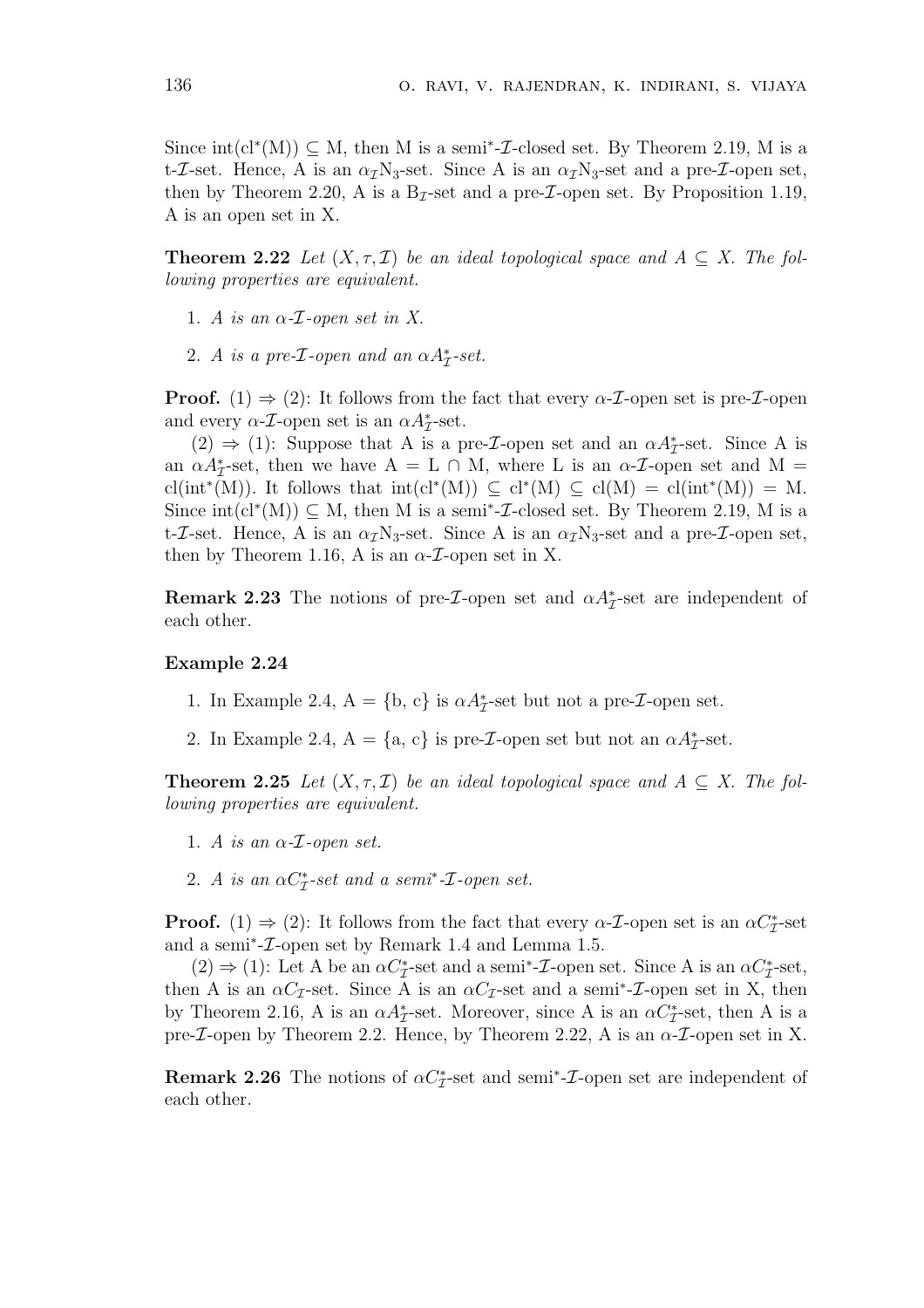#### Example 2.27

- 1. Let  $X = \{a, b, c\}, \tau = \{\emptyset, \{a\}, \{b\}, \{a, b\}, X\}$  and  $\mathcal{I} = \{\emptyset\}.$  Then  $A = \{a, c\}$  is semi<sup>\*</sup>-*I*-open set but not an  $\alpha C_{\mathcal{I}}^*$ -set.
- 2. In Example 2.7,  $A = \{a, c\}$  is  $\alpha C^*_{\mathcal{I}}$ -set but not semi<sup>\*</sup>- $\mathcal{I}$ -open set.

**Theorem 2.28** Let  $(X, \tau, \mathcal{I})$  be an ideal topological space and  $A \subseteq X$ . The following properties are equivalent.

- 1. A is an  $\alpha$ -*T*-open set.
- 2. A is a semi- $\mathcal{I}$ -open set and an  $\alpha C_{\mathcal{I}}^*$ -set.
- 3. A is a semi-I-open set and a pre-I-open set.

**Proof.** (1)  $\Rightarrow$  (2): It is obvious.

(2)  $\Rightarrow$  (3): It follows from the fact that every  $\alpha C_{\mathcal{I}}^*$ -set is a pre-*I*-open set by Theorem 2.2.

 $(3) \Rightarrow (1)$ : It follows from Lemma 1.20.

**Remark 2.29** The notions of semi-*I*-open set and  $\alpha C_{\mathcal{I}}^*$ -set are independent of each other.

#### Example 2.30

- 1. In Example 2.27(1),  $A = \{a, c\}$  is semi-*I*-open set but not an  $\alpha C_{\mathcal{I}}^*$ -set.
- 2. In Example 2.7,  $A = \{a, c\}$  is  $\alpha C_{\mathcal{I}}^*$ -set but not a semi- $\mathcal{I}$ -open set.

**Definition 2.31** A subset A of an ideal topological space  $(X, \tau, \mathcal{I})$  is said to be  $\alpha$ gp<sub>I</sub>-open if N  $\subseteq$  p<sub>I</sub>int(A) whenever N  $\subseteq$  A and N is an  $\alpha$ -*I*-closed set in X.

**Definition 2.32** A subset A of an ideal topological space  $(X, \tau, \mathcal{I})$  is said to be  $\alpha$ -generalized pre-*I*-closed ( $\alpha$ gp<sub>*I*</sub>-closed) in X if X \ A is  $\alpha$ gp<sub>*I*</sub>-open.

**Theorem 2.33** For a subset A of an ideal topological space  $(X, \tau, \mathcal{I})$ , A is  $\alpha gp_{\mathcal{I}}$ closed if and only if  $p_{\mathcal{I}}cl(A) \subseteq N$  whenever  $A \subseteq N$  and N is an  $\alpha$ -*I*-open set in  $(X, \tau, \mathcal{I}).$ 

**Proof.** Let A be an  $\alpha$ gp<sub>I</sub>-closed set in X. Suppose that  $A \subseteq N$  and N is an  $\alpha$ -*I*open set in  $(X, \tau, \mathcal{I})$ . Then  $X \setminus A$  is  $\alpha \text{gp}_{\mathcal{I}}$ -open and  $X \setminus N \subseteq X \setminus A$  where  $X \setminus N$ is  $\alpha$ -*I*-closed. Since  $X \setminus A$  is  $\alpha$ gp<sub>*I*</sub>-open, then we have  $X \setminus N \subseteq p_I$ int $(X \setminus A)$ , where  $p_{\mathcal{I}}\text{int}(X \setminus A) = (X \setminus A) \cap \text{int}(\text{cl}^*(X \setminus A)).$  Since  $(X \setminus A) \cap \text{int}(\text{cl}^*(X \setminus A))$  $= (X \setminus A) \cap (X \setminus cl(int^*(A))) = X \setminus (A \cup cl(int^*(A))),$  then by Lemma 1.9,  $(X \setminus A) \cap \text{int}(cl^*(X \setminus A)) = X \setminus (A \cup cl(\text{int}^*(A))) = X \setminus p_{\mathcal{I}}cl(A)$ . It follows that  $p_{\mathcal{I}}\text{int}(X \setminus A) = X \setminus p_{\mathcal{I}}\text{cl}(A)$ . Thus  $p_{\mathcal{I}}\text{cl}(A) = X \setminus p_{\mathcal{I}}\text{int}(X \setminus A) \subseteq N$  and hence  $p_{\mathcal{I}}cl(A) \subseteq N$ . The converse is similar.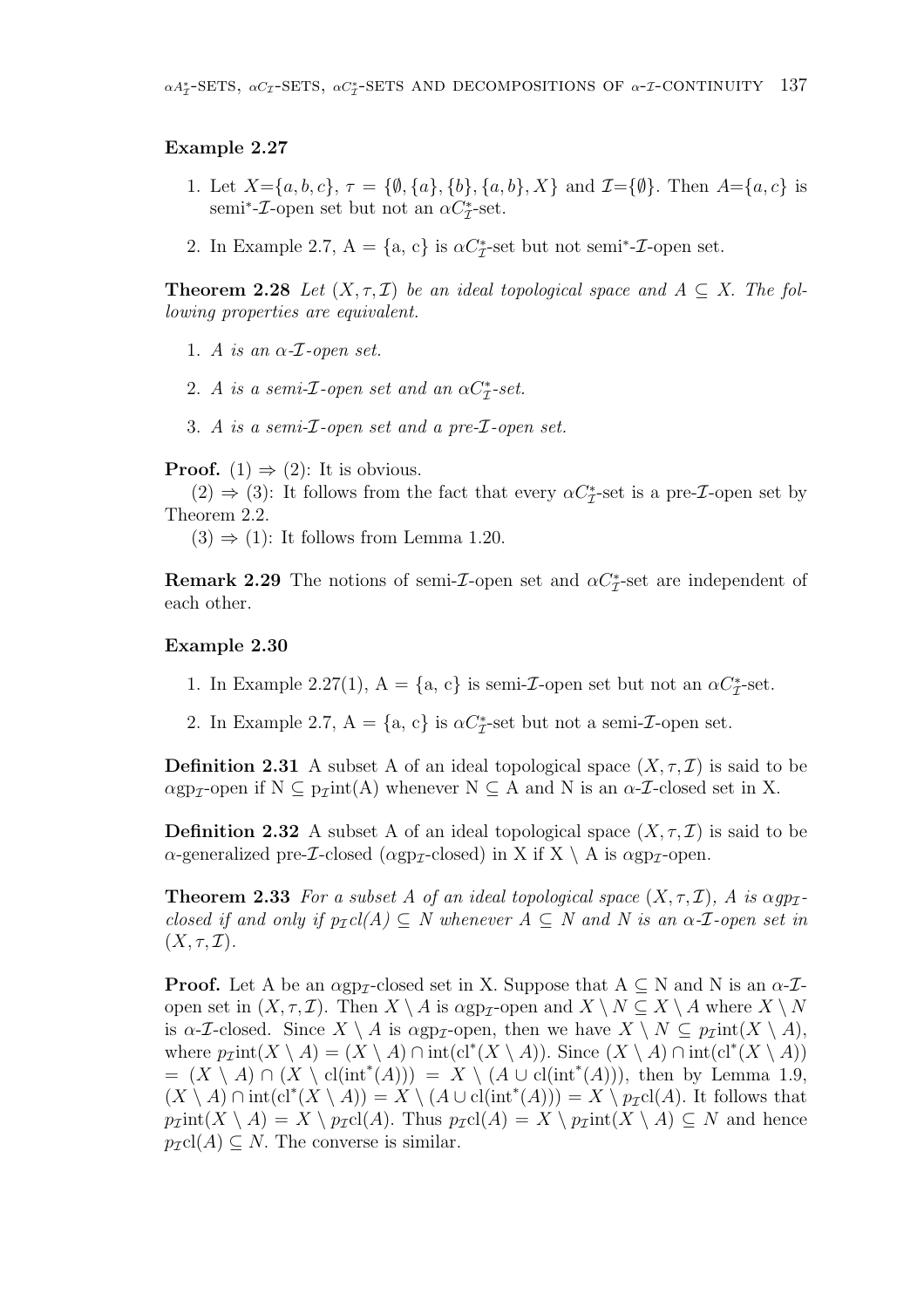**Theorem 2.34** Let  $(X, \tau, \mathcal{I})$  be an ideal topological space and  $V \subseteq X$ . Then V is an  $\alpha C_{\mathcal{I}}$ -set in X if and only if  $V = G \cap p_{\mathcal{I}} cl(V)$  for an  $\alpha$ -*I*-open set G in X.

**Proof.** If V is an  $\alpha C_{\tau}$ -set, then  $V = G \cap M$  for an  $\alpha$ -*I*-open set G and a pre-*I*-closed set M. But then V ⊆ M and so V ⊆  $p$ <sub>*I*</sub>cl(V)⊆ M. It follows that V  $= V \cap p_{\mathcal{I}}cl(V) = G \cap M \cap p_{\mathcal{I}}cl(V) = G \cap p_{\mathcal{I}}cl(V)$ . Conversely, it is enough to prove that  $p_{\mathcal{I}}cl(V)$  is a pre-*I*-closed set. But  $p_{\mathcal{I}}cl(V) \subseteq M$ , for any pre-*I*closed set M containing V. So,  $cl(int^*(p_{\mathcal{I}}cl(V))) \subseteq cl(int^*(M)) \subseteq M$ . It follows that  $cl(int^*(p_{\mathcal{I}}cl(V))) \subseteq \cap_{V} \subseteq M, M$  is pre- $\mathcal{I}-closed \ M = p_{\mathcal{I}}cl(V)$ .

**Theorem 2.35** Let  $(X, \tau, \mathcal{I})$  be an ideal topological space and  $A \subseteq X$ . The following properties are equivalent.

- 1. A is a pre-I-closed set in X.
- 2. A is an  $\alpha C_{\mathcal{I}}$ -set and an  $\alpha pp_{\mathcal{I}}$ -closed set in X.

**Proof.** (1)  $\Rightarrow$  (2): It follows from the fact that any pre-*I*-closed set in X is an  $\alpha C_{\mathcal{I}}$ -set and an  $\alpha$ gp<sub> $\mathcal{I}$ </sub>-closed set in X.

 $(2) \Rightarrow (1)$ : Suppose that A is an  $\alpha C_{\mathcal{I}}$ -set and an  $\alpha$ gp<sub> $\mathcal{I}}$ </sub>-closed set in X. Since A is an  $\alpha C_{\mathcal{I}}$ -set, then by Theorem 2.34, A = G  $\cap$  p<sub>I</sub>cl(A) for an  $\alpha$ -*I*-open set G in  $(X, \tau, \mathcal{I})$ . Since  $A \subseteq G$  and A is  $\alpha gp_{\mathcal{I}}$ -closed set in X, then  $p_{\mathcal{I}}cl(A) \subseteq G$ . It follows that  $p_{\mathcal{I}}cl(A) \subseteq G \cap p_{\mathcal{I}}cl(A) = A$ . Thus,  $A = p_{\mathcal{I}}cl(A)$  and hence A is pre-I-closed.

**Theorem 2.36** Let  $(X, \tau, \mathcal{I})$  be an ideal topological space and  $A \subseteq X$ . If A is an  $\alpha C_{\mathcal{I}}$ -set in X, then  $p_{\mathcal{I}} cl(A) \setminus A$  is a pre-*I*-closed set and  $A \cup (X \setminus p_{\mathcal{I}} cl(A))$  is a pre-I-open set in X.

**Proof.** Suppose that A is an  $\alpha C_{\mathcal{I}}$ -set in X. By Theorem 2.34, we have  $A = L \cap I$  $p_{\mathcal{I}}cl(A)$  for an  $\alpha$ -*I*-open set L in X. It follows that  $p_{\mathcal{I}}cl(A) \setminus A = p_{\mathcal{I}}cl(A) \setminus (L \cap$  $p_{\mathcal{I}}cl(A)) = p_{\mathcal{I}}cl(A) \cap (X \setminus (L \cap p_{\mathcal{I}}cl(A))) = p_{\mathcal{I}}cl(A) \cap ((X \setminus L) \cup (X \setminus p_{\mathcal{I}}cl(A)))$  $= (p_{\mathcal{I}}cl(A) \cap (X \setminus L)) \cup (p_{\mathcal{I}}cl(A) \cap (X \setminus p_{\mathcal{I}}cl(A))) = (p_{\mathcal{I}}cl(A) \cap (X \setminus L)) \cup \phi =$  $p_{\mathcal{I}}cl(A) \cap (X \setminus L)$ . Thus  $p_{\mathcal{I}}cl(A) \setminus A = p_{\mathcal{I}}cl(A) \cap (X \setminus L)$  and hence  $p_{\mathcal{I}}cl(A) \setminus A$ is pre-*I*-closed set. Moreover, since  $p_{\mathcal{I}}cl(A) \setminus A$  is a pre-*I*-closed set in X, then  $X \setminus (p_{\mathcal{I}}cl(A) \setminus A) = (X \setminus (p_{\mathcal{I}}cl(A) \cap (X \setminus A)) = (X \setminus p_{\mathcal{I}}cl(A)) \cup A$  is a pre-*I*-open set. Thus,  $X \setminus (p_{\mathcal{I}}cl(A) \setminus A) = (X \setminus p_{\mathcal{I}}cl(A)) \cup A$  is a pre- $\mathcal{I}$ -open set in X.

#### 3. Further properties

**Definition 3.1** [7] Let  $(X, \tau, \mathcal{I})$  be an ideal topological space.  $(X, \tau, \mathcal{I})$  is said to be pre-I-connected if X can not be expressed as the disjoint union of two nonvoid pre-I-open sets.

**Theorem 3.2** Let  $(X, \tau, \mathcal{I})$  be an ideal topological space. The following properties are equivalent.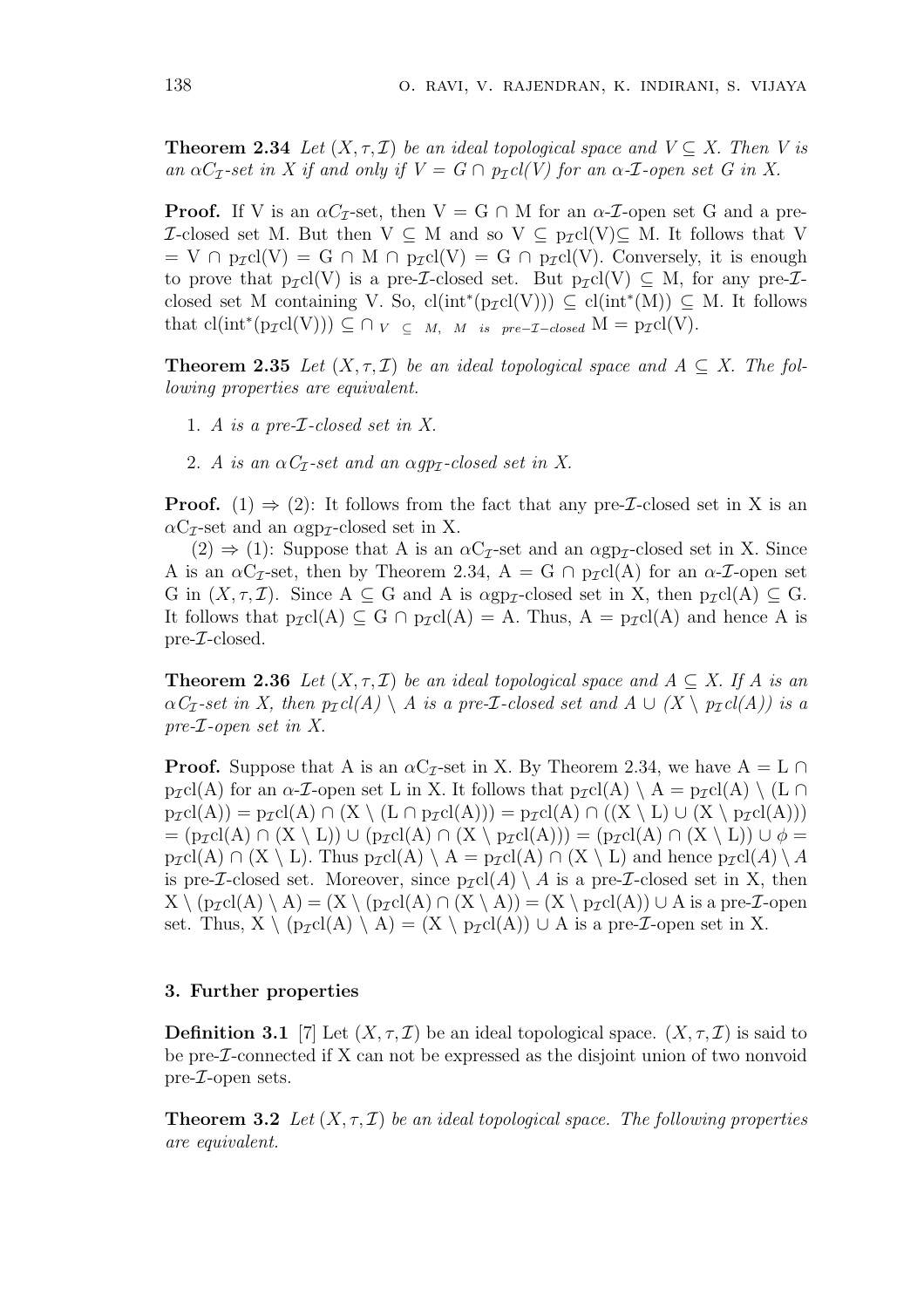1.  $(X, \tau, \mathcal{I})$  is pre-*I*-connected.

2.  $(X, \tau, \mathcal{I})$  can not be expressed as the disjoint union of two nonvoid  $\alpha C_{\mathcal{I}}^*$ -sets.

**Proof.** (1)  $\Rightarrow$  (2): Suppose that  $(X, \tau, \mathcal{I})$  can be expressed as the disjoint union of two nonvoid  $\alpha C_{\mathcal{I}}^*$ -sets. Since any  $\alpha C_{\mathcal{I}}^*$ -set is a pre- $\mathcal{I}$ -open set, then  $(X, \tau, \mathcal{I})$  can be expressed as the disjoint union of two nonvoid pre-*I*-open sets. So,  $(X, \tau, \mathcal{I})$  is not pre-I-connected. This is a contradiction.

 $(2) \Rightarrow (1)$ : Suppose that  $(X, \tau, \mathcal{I})$  is not pre-*I*-connected. Then, X can be expressed as the disjoint union of two nonvoid pre-I-open sets. It follows that X has a nontrivial pre-*I*-regular subset A. Moreover, A and  $B = X \setminus A$  are pre-*I*-regular. Then A and B are  $\alpha C^*_{\mathcal{I}}$ -sets. Hence  $(X, \tau, \mathcal{I})$  can be expressed as the disjoint union of two nonvoid  $\alpha C^*_{\mathcal{I}}$ -sets. This is a contradiction.

**Theorem 3.3** In an *I*-submaximal ideal space  $(X, \tau, I)$ , the following properties holds.

- 1. Any  $\alpha C_{\mathcal{I}}^*$ -set is an  $\eta \zeta$ -set and an  $\alpha AB_{\mathcal{I}}$ -set.
- 2. Any  $\alpha\eta$ -set is a locally closed set.

**Proof.** (1) Suppose that A is an  $\alpha C^*_{\mathcal{I}}$ -set in X. It follows that  $A = L \cap M$ , where L is an  $\alpha$ -*T*-open set and M is a pre-*T*-regular set in X. By Theorem 1.21, M is semi- $\mathcal I$ -open and semi- $\mathcal I$ -closed. It follows from Lemma 1.5 that M is semi- $\mathcal I$ -open and semi<sup>\*</sup>- $\mathcal{I}\text{-closed}$ . By Theorem 2.19, M is semi- $\mathcal{I}\text{-open}$  and a t- $\mathcal{I}\text{-set}$  in X. Hence M is semi-*I*-regular set. Thus, A is an  $\alpha AB$ <sub>*I*</sub>-set in X. Furthermore, by Theorem 1.21, A is an  $\eta\zeta$ -set.

(2) It follows from Theorem 1.21.

**Definition 3.4** [9] An ideal topological space  $(X, \tau, \mathcal{I})$  is said to be  $\star$ -hyperconnected if A is  $\star$ -dense for every open subset  $A \neq \phi$  of X.

Theorem 3.5 [9] The following properties are equivalent for an ideal topological space  $(X, \tau, \mathcal{I})$ .

1. X is  $\star$ -hyperconnected.

2. A is  $\star$ -dense for every strongly  $\beta$ -*T*-open subset  $\phi \neq A \subseteq X$ .

**Theorem 3.6** For an ideal topological space  $(X, \tau, \mathcal{I})$ , the following properties are equivalent.

- 1.  $(X, \tau, \mathcal{I})$  is  $\star$ -hyperconnected.
- 2. any  $\alpha C_{\mathcal{I}}^*$ -set in X is  $\star$ -dense.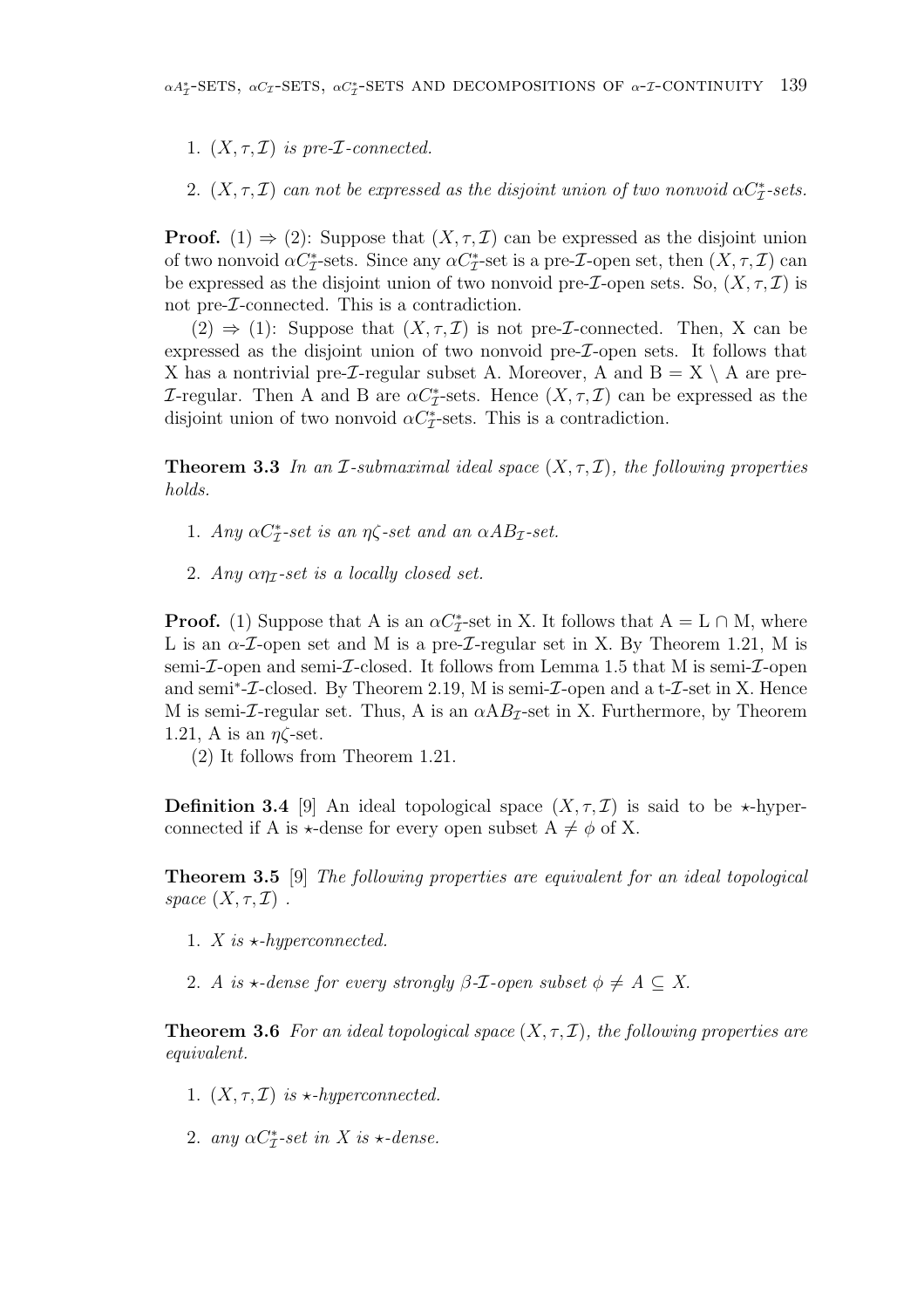**Proof.** (1)  $\Rightarrow$  (2): Let A be an  $\alpha C^*_{\mathcal{I}}$ -set in X. By Theorem 2.2, A is pre-*I*-open. By Remark 1.4, A is strongly  $\beta$ -*T*-open set. Since  $(X, \tau, \mathcal{I})$  is a  $\star$ -hyperconnected ideal topological space, then by Theorem 3.5, A is  $\star$ -dense.

(2)  $\Rightarrow$  (1): Suppose that any  $\alpha C_{\mathcal{I}}^*$ -set in  $(X, \tau, \mathcal{I})$  is  $\star$ -dense in X. Since an open set A in X is an  $\alpha$ -*T*-open set and every  $\alpha$ -*T*-open set A is an  $\alpha C_{\mathcal{I}}^*$ -set, then A is  $\star$ -dense. Thus,  $(X, \tau, \mathcal{I})$  is  $\star$ -hyperconnected.

# 4. Decompositions of  $\alpha$ -*T*-continuity and  $\alpha A^*_{\mathcal{I}}$ -continuity

**Definition 4.1** A function f :  $(X, \tau, \mathcal{I}) \rightarrow (Y, \sigma)$  is said to be

- 1.  $\alpha C_{\mathcal{I}}^*$ -continuous if f<sup>-1</sup>(A) is an  $\alpha C_{\mathcal{I}}^*$ -set in X for every open set A in Y.
- 2. PR<sub>I</sub>-continuous [7] if  $f^{-1}(A)$  is a pre-*I*-regular set in X for every open set A in Y.

**Remark 4.2** For a function  $f : (X, \tau, \mathcal{I}) \to (Y, \sigma)$ , the following diagram holds. The reverses of these implications are not true in general as shown in the following Examples.

pre-Z-continuity  
\n
$$
\uparrow
$$
\n
$$
\alpha C_{\mathcal{I}}^*
$$
-continuity \leftarrow P R\_{\mathcal{I}}-continuity

**Example 4.3** Let  $X = \{a, b, c\}, \tau = \{\emptyset, \{a\}, X\}, Y = \{p, q, r\}, \sigma = \{\emptyset, \{p\},\}$  $\{p, q\}, \{p, r\}, \mathcal{I} = \{\emptyset\}$  and  $\mathcal{J} = \{\emptyset\}$ . Define  $f : (X, \tau, \mathcal{I}) \to (Y, \sigma, \mathcal{J})$  by  $f(a)$ = p; f(b) = q and f(c) = r. Then f is pre-*I*-continuous but not  $\alpha C_{\mathcal{I}}^*$ -continuous.

**Example 4.4** Let  $X = \{a, b, c\}, \tau = \{\emptyset, \{a\}, X\}, Y = \{p, q, r\}, \sigma = \{\emptyset, \{p\},\}$ Y},  $\mathcal{I} = \{\emptyset\}$  and  $\mathcal{J} = \{\emptyset\}$ . Define f:  $(X, \tau, \mathcal{I}) \to (Y, \sigma, \mathcal{J})$  by  $f(a) = p$ ;  $f(b) =$ q and  $f(c) = r$ . Then f is  $\alpha C^*_{\mathcal{I}}$ -continuous but not P $R_{\mathcal{I}}$ -continuous.

**Definition 4.5** A function  $f : (X, \tau, \mathcal{I}) \to (Y, \sigma)$  is said to be

- 1.  $\alpha C_{\mathcal{I}}$ -continuous if f<sup>-1</sup>(A) is an  $\alpha C_{\mathcal{I}}$ -set in X for every open set A in Y.
- 2.  $\alpha A_{\mathcal{I}}^*$ -continuous if  $f^{-1}(A)$  is an  $\alpha A_{\mathcal{I}}^*$ -set in X for every open set A in Y.
- 3.  $\alpha\eta_{\mathcal{I}}$ -continuous if f<sup>-1</sup>(A) is an  $\alpha\eta_{\mathcal{I}}$ -set in X for every open set A in Y.
- 4.  $A^*_{\mathcal{I}}$ -continuous [7] if f<sup>-1</sup>(A) is an  $A^*_{\mathcal{I}}$ -set in X for every open set A in Y.

**Remark 4.6** For a function f:  $(X, \tau, \mathcal{I}) \rightarrow (Y, \sigma)$ , the following diagram holds. The reverses of these implications are not true in general as shown in the following Examples.

$$
\alpha C_{\mathcal{I}}\text{-continuity} \longleftarrow \alpha C_{\mathcal{I}}^*\text{-continuity}
$$
\n
$$
\uparrow
$$
\n
$$
\alpha \eta_{\mathcal{I}}\text{-continuity} \longleftarrow \alpha A_{\mathcal{I}}^*\text{-continuity} \longleftarrow A_{\mathcal{I}}^*\text{-continuity}
$$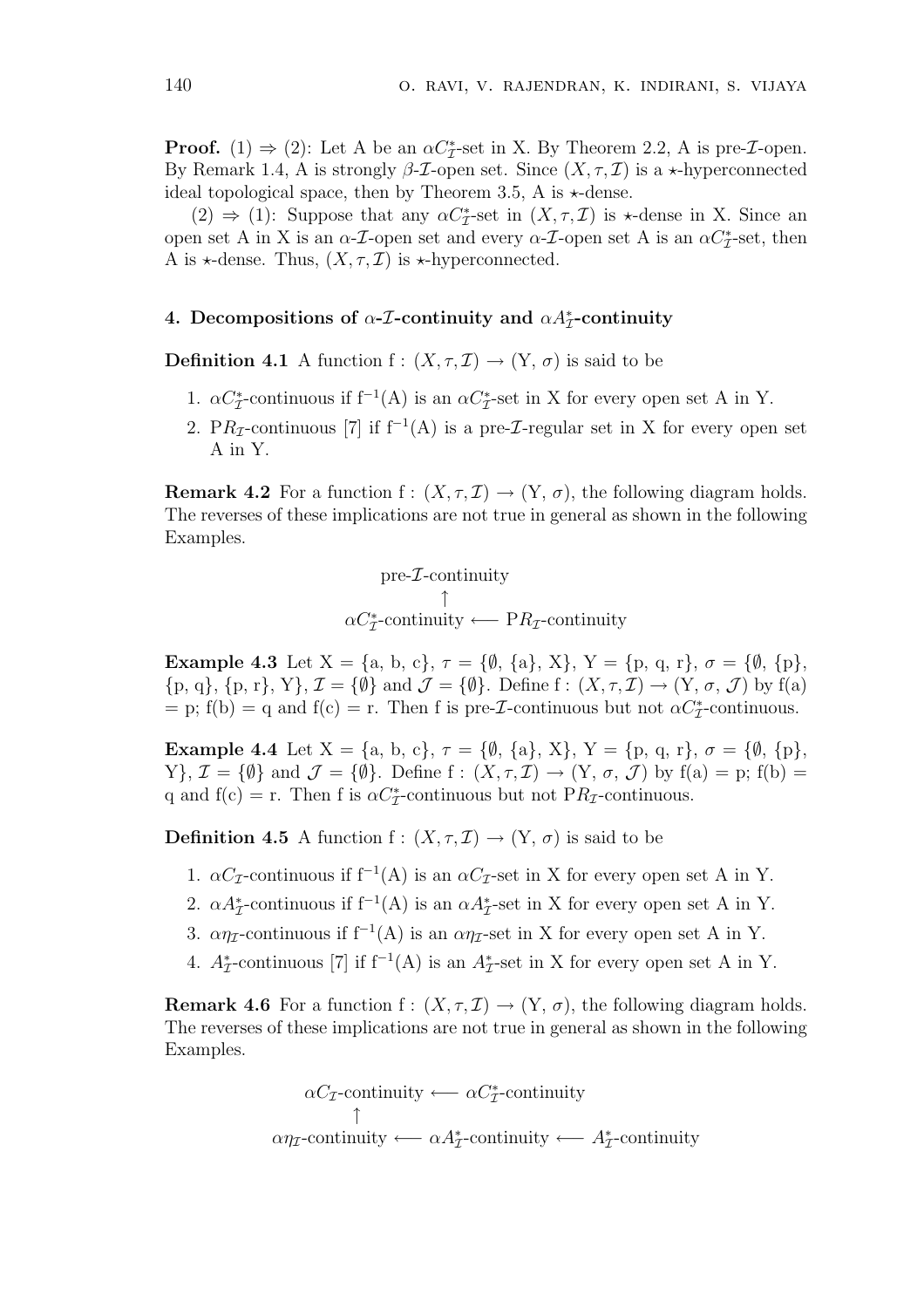Example 4.7 Let  $X = \{a, b, c, d\}, \tau = \{\emptyset, \{a\}, \{b\}, \{a, b\}, \{a, b, c\}, X\}, Y = \{p, q, r, s\},\$  $\sigma = \{\emptyset, \{p\}, \{q\}, \{p, q, s\}, Y\}, \mathcal{I} = \{\emptyset\} \text{ and } \mathcal{J} = \{\emptyset\}. \text{ Define } f : (X, \tau, \mathcal{I}) \rightarrow$  $(Y, \sigma, \mathcal{J})$  by  $f(a) = p$ ,  $f(b) = q$ ,  $f(c) = r$  and  $f(d) = s$ . Then f is  $\alpha A_{\mathcal{I}}^*$ -continuous but not  $A^*_{\mathcal{I}}$ -continuous.

**Example 4.8** Let  $X = \{a, b, c, d\}, \tau = \{\emptyset, \{a\}, \{b\}, \{a, b\}, \{a, b, c\}, X\},\$  $Y = \{p, q, r, s\}, \sigma = \{\emptyset, \{r\}, \{s\}, \{r, s\}, Y\}, \mathcal{I} = \{\emptyset\} \text{ and } \mathcal{J} = \{\emptyset\}.$  Define f :  $(X, \tau, \mathcal{I}) \rightarrow (Y, \sigma, \mathcal{J})$  by  $f(a) = p$ ,  $f(b) = q$ ,  $f(c) = r$  and  $f(d) = s$ . Then f is  $\alpha \eta_{\mathcal{I}}$ -continuous but not  $\alpha A_{\mathcal{I}}^*$ -continuous.

Example 4.9 In Example 4.8, f is  $\alpha C_{\mathcal{I}}$ -continuous but not  $\alpha C_{\mathcal{I}}^*$ -continuous.

Example 4.10 Let  $X = \{a, b, c\}, \tau = \{\emptyset, \{a\}, X\}, Y = \{p, q, r\}, \sigma = \{\emptyset, \{q\}, Y\}, \mathcal{I} = \{\emptyset\}$ and  $\mathcal{J} = \{\emptyset\}$ . Define  $f : (X, \tau, \mathcal{I}) \to (Y, \sigma, \mathcal{J})$  by  $f(a) = p$ ;  $f(b) = q$  and  $f(c) = r$ . Then f is  $\alpha C_{\mathcal{I}}$ -continuous but not  $\alpha \eta_{\mathcal{I}}$ -continuous.

**Definition 4.11** [7] A function f:  $(X, \tau, \mathcal{I}) \rightarrow (Y, \sigma)$  is said to be semi<sup>\*</sup>- $\mathcal{I}$ continuous if  $f^{-1}(V)$  is a semi<sup>\*</sup>- $\mathcal I$ -open set in X for every open set V in Y.

**Theorem 4.12** The following properties are equivalent for a function  $f : (X, \tau, \mathcal{I}) \to$  $(Y,\sigma)$ :

- 1. f is  $\alpha A_{\mathcal{I}}^*$ -continuous.
- 2. f is  $\alpha \eta$ -continuous and semi<sup>\*</sup>- $\mathcal{I}$ -continuous.
- 3. f is  $\alpha C_{\mathcal{I}}$ -continuous and semi<sup>\*</sup>- $\mathcal{I}$ -continuous.

Proof. It follows from Theorem 2.16.

**Theorem 4.13** The following properties are equivalent for a function  $f : (X, \tau, \mathcal{I}) \rightarrow$  $(Y,\sigma)$ :

- 1. f is  $\alpha$ -*T*-continuous.
- 2. f is pre-*I*-continuous and  $\alpha A^*_{\mathcal{I}}$ -continuous.
- 3. f is semi<sup>\*</sup>- $\mathcal I$ -continuous and  $\alpha C^*_{\mathcal I}$ -continuous.
- 4. f is semi- $\mathcal{I}$ -continuous and  $\alpha C_{\mathcal{I}}^*$ -continuous.
- 5. f is semi-I-continuous and pre-I-continuous.

Proof. It follows from Theorems 2.22, 2.25 and 2.28.

## References

- [1] ACIKGOZ, A., NOIRI, T., YUKSEL, S., On  $\alpha$ -*I*-continuous and  $\alpha$ -*I*-open functions, Acta Math. Hungar., 105 (1-2) (2004), 27-37.
- [2] ACIKGOZ, A., YUKSEL, S., Some new sets and decompositions of  $A_{\tau-R}$ continuity,  $\alpha$ -*I*-continuity, continuity via idealization, Acta Math. Hungar., 114 (1-2) (2007), 79-89.